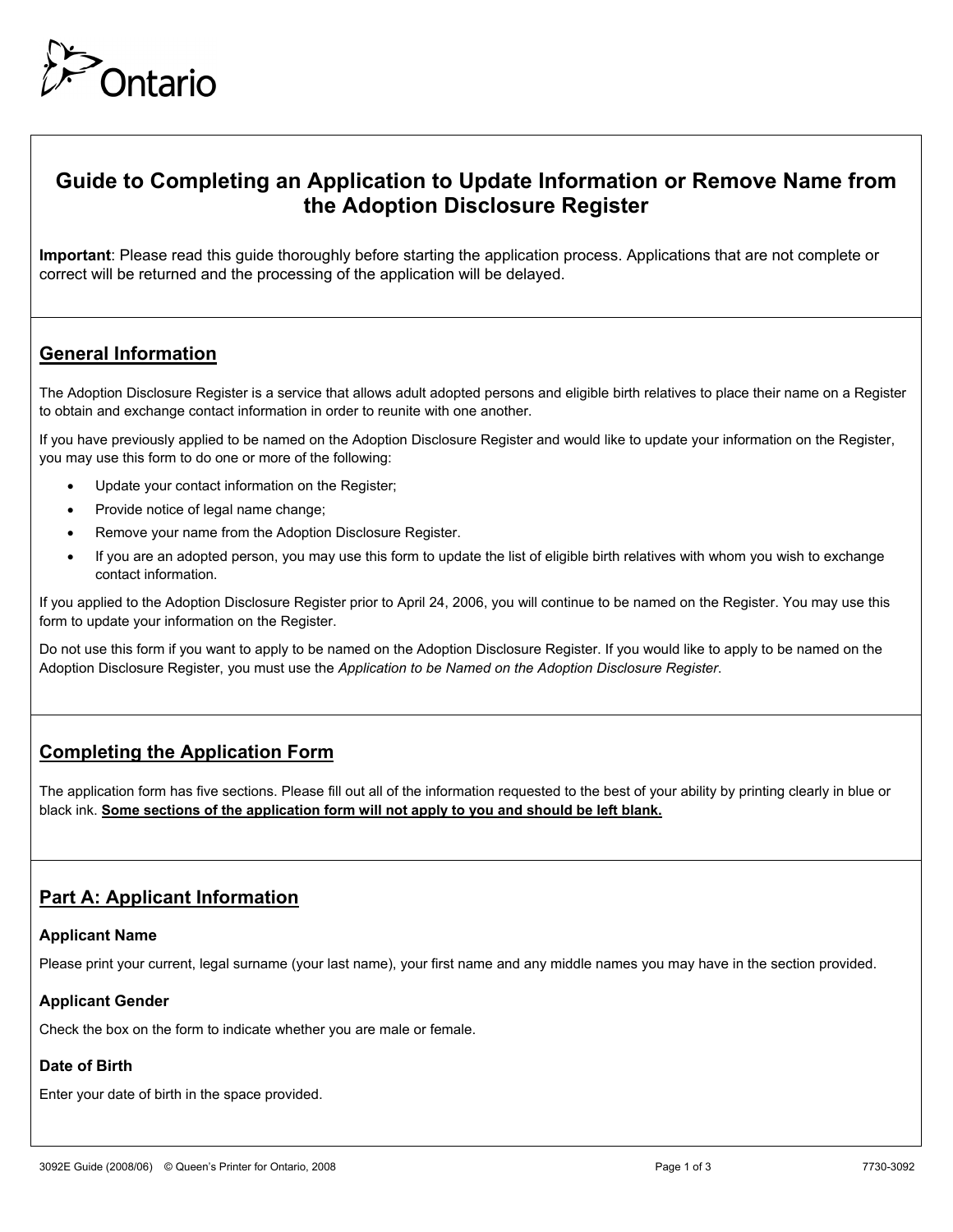## **Part A: Applicant Information -** *Continued*

#### **Mailing Address**

Enter your mailing address in the space provided. A mailing address is necessary so we can mail you the results of your application. This address will be used for **all** correspondence relating to your application.

#### **Daytime Telephone Number**

Enter a daytime telephone number where you can be contacted during regular business hours. Check the box to indicate whether a message can be left for you at this number.

If it is not possible to leave a message at the daytime number you have listed, or if there is another telephone number where you may be reached (such as a cell phone number), enter that telephone number on the form. If you do not have an alternate telephone number, leave that space blank.

#### **Purpose of Application**

You must indicate the purpose of your application by checking the appropriate box (you may check more than one box). You may use this application form to do one or more of the following:

- Update the list of birth relatives with whom you wish to exchange contact information (**adopted persons only**); if you select this option you must fill out **Part B** of the application form.
- Update your contact information on the Adoption Disclosure Register; if you select this option you must fill out **Part C** of the application form.
- Provide notice of legal name change; if you select this option you must fill out **Part D** of the application form.
- Remove your name from the Adoption Disclosure Register; if you select this option you must fill out **Part E** of the application form.

### **Part B: Changes to Birth Relative List**

This section applies to adopted persons only.

Please fill out this section if you are an adopted person and would like to update the list of birth relatives with whom you wish to exchange contact information. You must check the appropriate boxes to indicate if you would like to add or remove a birth relative from the list of persons with whom you wish to exchange contact information. Please check all the boxes that apply to you.

### **Part C: Contact Information Update**

Please fill out this section if you would like to update how you wish to be contacted in the event that the person with whom you wish to exchange contact information is named on the Register. The information you provide in this section will **replace** your contact information previously entered on the Adoption Disclosure Register. When updating your contact information, please ensure that you check **all** methods of contact that you wish to be entered on the Register and fill out the applicable sections.

In the event that a register match between you and a relative occurs, the other party will receive **only** the contact information you provide in Part C of the application form.

## **Part D: Notice of Legal Name Change**

Please fill out this section if you would like to update your name as it appears on the Adoption Disclosure Register to reflect a legal name change.

Please print your **current** legal surname (last name), your first name and any middle names you may have in the space provided. You must also provide your **previous** legal surname, first name and any middle names, as well as the date of your legal name change.